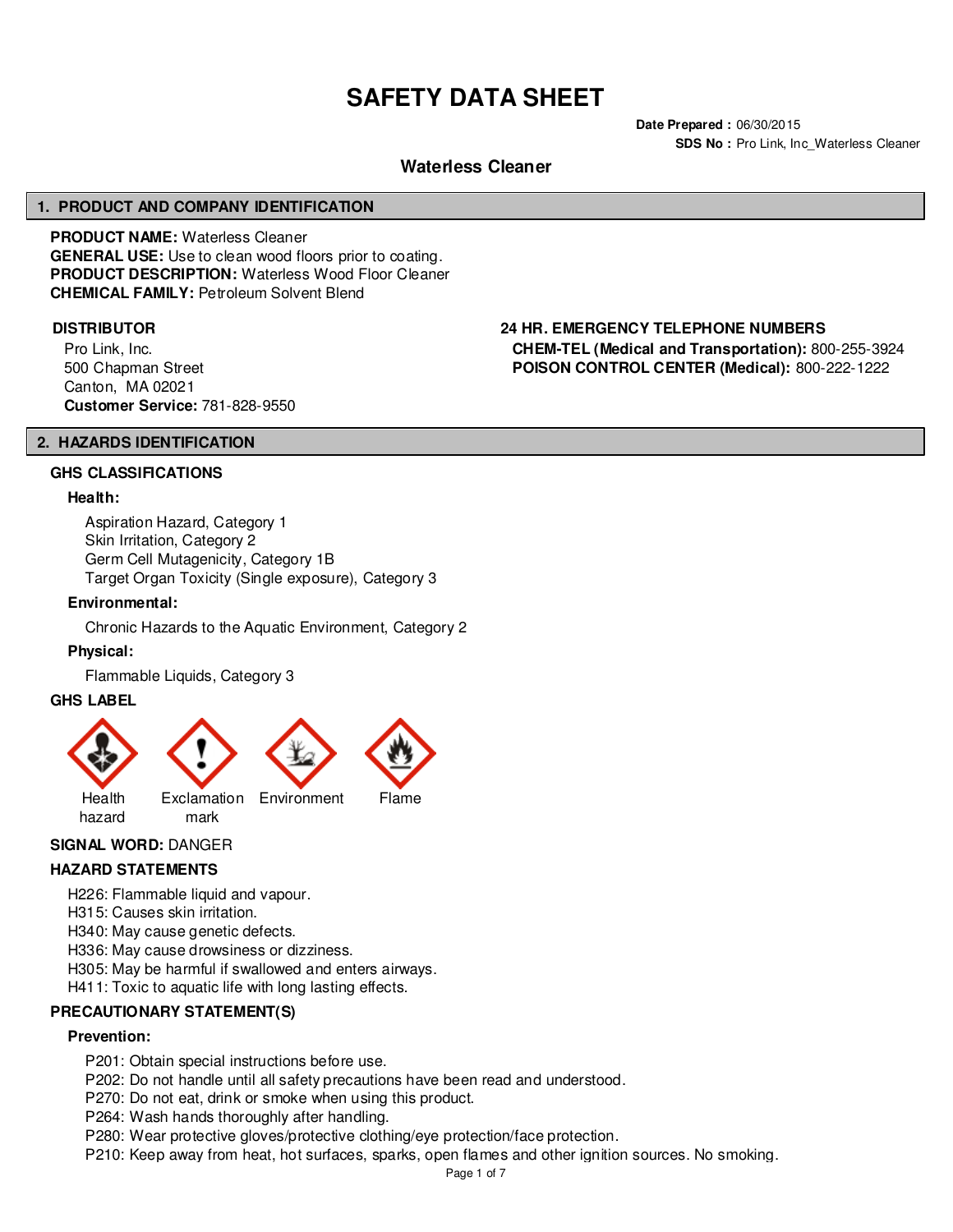P242: Use non-sparking tools.

P233: Keep container tightly closed.

P102: Keep out of reach of children.

#### **Response:**

P301+P310: IF SWALLOWED: Immediately call a POISON CENTER or doctor/physician.

P331: Do NOT induce vomiting.

P302+P352: IF ON SKIN: Wash with plenty of soap and water

P361+P364: Take off immediately all contaminated clothing and wash it before reuse.

P304+P340: IF INHALED: Remove person to fresh air and keep comfortable for breathing.

P312: Call a POISON CENTER or doctor/physician if you feel unwell.

P370+P378: In case of fire: Use dry chemical, foam or water mist to extinguish.

P391: Collect spillage.

## **Storage:**

P405: Store locked up.

P403+P235: Store in a well-ventilated place. Keep cool.

## **Disposal:**

P501: Dispose of contents/container according to all local, state and Federal regulations.

# **EMERGENCY OVERVIEW**

**PHYSICAL APPEARANCE:** Clear Liquid

**IMMEDIATE CONCERNS:** Harmful if swallowed.

# **POTENTIAL HEALTH EFFECTS**

**EYES:** Contact may cause mild eye irritation.

**SKIN:** May be mildly irritating with prolonged or repeated contact.

**SKIN ABSORPTION:** Harmful if absorbed through skin.

**INGESTION:** Harmful if swallowed.

**INHALATION:** High concentrations may lead to central nervous system effects (drowsiness, dizziness, nausea, headaches)

#### **REPRODUCTIVE TOXICITY**

**REPRODUCTIVE EFFECTS:** Suspected of damaging fertility or the unborn child.

**TERATOGENIC EFFECTS:** Not Established

**CARCINOGENICITY:** Contains an ingredient listed under IARC Group 3 status.

**MUTAGENICITY:** This product presents positive results of mutagenicity in in vitro studies.

**ROUTES OF ENTRY:** Breathing of mist or vapors. Ingestion.

**TARGET ORGAN STATEMENT:** No known significant effects or critical hazards.

#### **CANCER STATEMENT:** None

**SENSITIZATION:** No known significant effects or critical hazards.

**PHYSICAL HAZARDS:** Combustible material.

# **3. COMPOSITION / INFORMATION ON INGREDIENTS**

| <b>Chemical Name</b>                                              | $Wt.$ % | <b>CAS</b>           |
|-------------------------------------------------------------------|---------|----------------------|
| Aromatic Hydrocarbons Solvent Naphtha (Petroleum), Light Aromatic |         | 45 - 55   64742-95-6 |
| Aliphatic Petroleum Distillates                                   |         | 45 - 55   64742-48-9 |

# **4. FIRST AID MEASURES**

**EYES:** Immediately flush eyes with water for at least 15 minutes, while holding eyelids open. Remove contact lenses, if present, after the first 5 minutes, then continue rinsing eye. Seek medical attention immediately.

**SKIN:** Remove contaminated clothing. Immediately flush with water followed by washing with mild soap. Seek medical attention.

**INGESTION:** Get immediate medical attention. Do not induce vomiting unless instructed to do so by poison center or physician.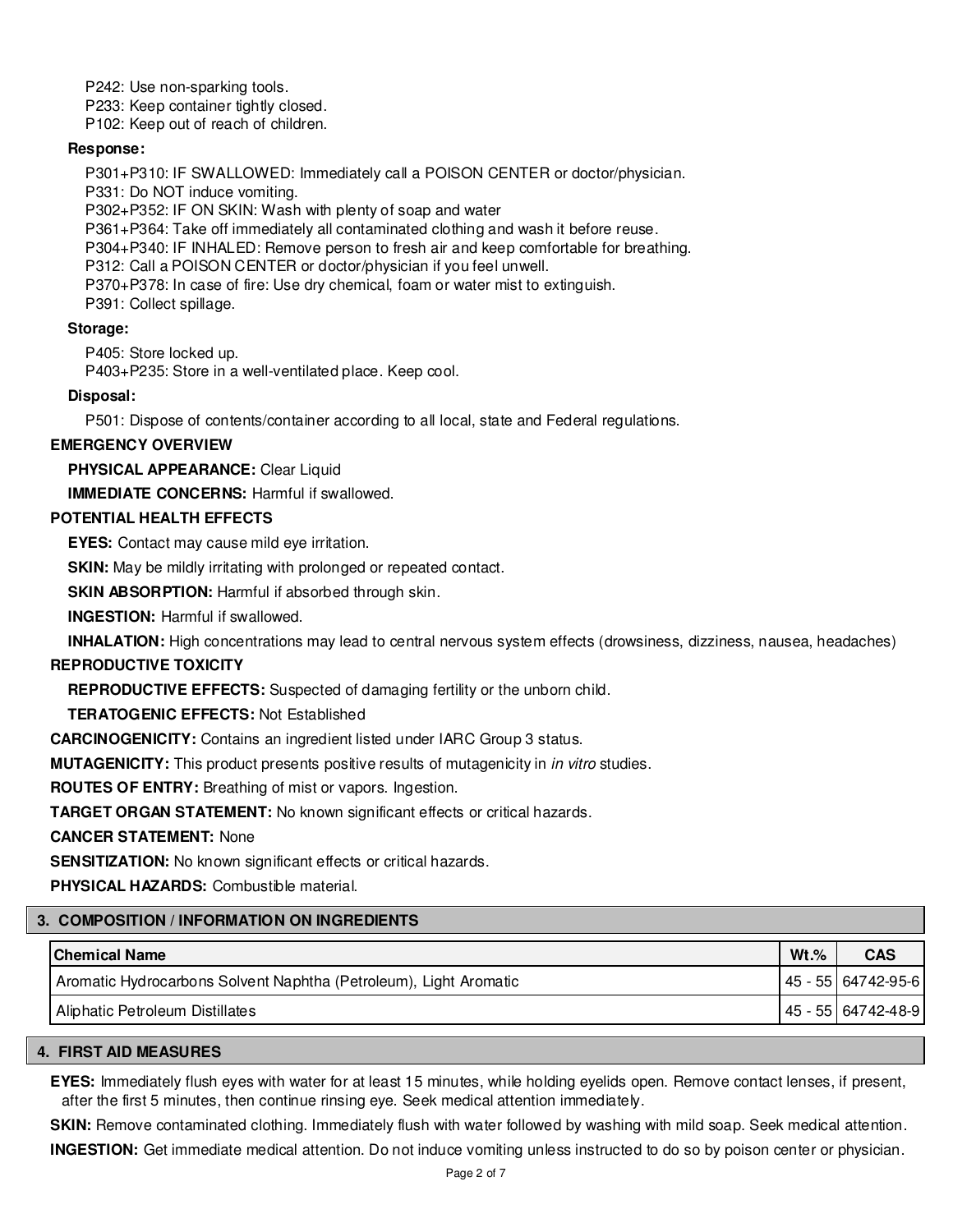**INHALATION:** Remove victim to fresh air and monitor. Seek medical advise if irritation persists.

# **SIGNS AND SYMPTOMS OF OVEREXPOSURE**

**EYES:** Burning sensation with tearing, redness.

**SKIN:** Prolonged contact will cause irritation marked by redness, burning sensation.

**SKIN ABSORPTION:** Not Established

**INGESTION:** Irritation of mouth, throat, along with stomach upset, vomiting.

**INHALATION:** Headache, dizziness, nausea.

**CHRONIC EFFECTS:** See Section 11.

#### **5. FIRE FIGHTING MEASURES**

**FLAMMABLE CLASS:** II (100-140F)

**GENERAL HAZARD:** Combustible Liquid

**EXTINGUISHING MEDIA:** Use Dry chemical, carbon dioxide, or water spray when fighting fires involving this material.

**HAZARDOUS COMBUSTION PRODUCTS:** Carbon monoxide from combustion

**EXPLOSION HAZARDS:** Fire exposed containers may burst due to increased pressure from heat.

**FIRE FIGHTING PROCEDURES:** Keep fire exposed containers cool with water stream or mist.

FIRE FIGHTING EQUIPMENT: Fire-fighters should wear appropriate protective equipment ans self-contained breathing apparatus (SCBA) with full face-piece operated in positive pressure mode.

#### **SENSITIVE TO STATIC DISCHARGE:** Yes

HAZARDOUS DECOMPOSITION PRODUCTS: Decomposition products may include: Carbon dioxide, Carbon monoxide, nitrogen oxides.

#### **6. ACCIDENTAL RELEASE MEASURES**

**SMALL SPILL:** Shut off any ignition sources. Avoid runoff into storm sewers and ditches which lead to waterways.

LARGE SPILL: Shut off all ignition sources. Ventilate area. Avoid walking in material. Prevent product from entering into stream, soil, storm sewer or other bodies of water.

#### **ENVIRONMENTAL PRECAUTIONS**

**WATER SPILL:** Avoid discharges into open waterways.

**LAND SPILL:** Avoid discharge to soil.

**AIR SPILL:** No data available. Contact Env. Dept.

**GENERAL PROCEDURES:** Isolate spill or leak area immediately. Keep unauthorized personnel away. Do not touch or walk through spilled material. Prevent entry into waterways, sewers, or confined areas. Absorb with dry earth, sand or other noncombustible material and transfer to containers.

**RELEASE NOTES:** Product is harmful to aquatic life.

**SPECIAL PROTECTIVE EQUIPMENT:** Eye protection, rubber gloves, rubber boots to protect feet.

#### **7. HANDLING AND STORAGE**

**GENERAL PROCEDURES:** Close container after use.

**HANDLING:** Keep away from heat and flame.

**STORAGE:** Store only in original container. Do not reuse empty container. If a leaky container must be contained within another, mark the outer container to identify the contents. Store product away from food and water sources. Keep this product under locked storage sufficient to make it inaccessible to children or persons unfamiliar with its proper use.

**STORAGE TEMPERATURE:** Store at ambient temperatures.

**STORAGE PRESSURE:** Store at ambient atmospheric pressure.

#### **8. EXPOSURE CONTROLS / PERSONAL PROTECTION**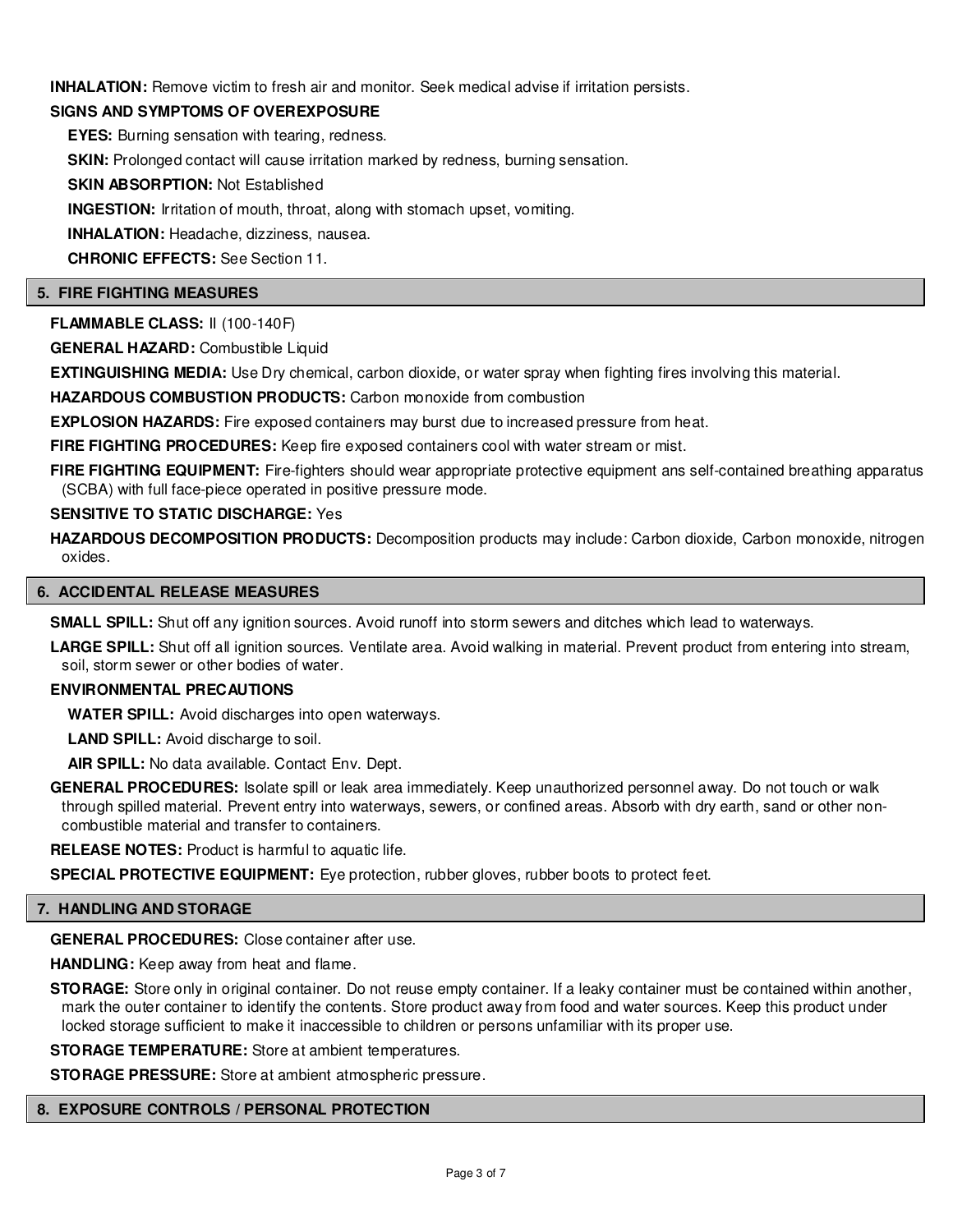# **EXPOSURE GUIDELINES**

| OSHA HAZARDOUS COMPONENTS (29 CFR1910.1200)                       |            |                 |                        |                     |                   |  |
|-------------------------------------------------------------------|------------|-----------------|------------------------|---------------------|-------------------|--|
|                                                                   |            |                 | <b>EXPOSURE LIMITS</b> |                     |                   |  |
|                                                                   |            | <b>OSHA PEL</b> |                        | <b>Supplier OEL</b> |                   |  |
| <b>Chemical Name</b>                                              |            | ppm             | mq/m <sup>3</sup>      | ppm                 | mg/m <sup>3</sup> |  |
| Aromatic Hydrocarbons Solvent Naphtha (Petroleum), Light Aromatic | <b>TWA</b> | 500             | 2000                   |                     | 350               |  |
| Aliphatic Petroleum Distillates                                   | <b>TWA</b> | 500             | 2000                   |                     |                   |  |

**ENGINEERING CONTROLS:** Provide mechanical ventilation when used in confined areas, or areas with poor ventilation.

# **PERSONAL PROTECTIVE EQUIPMENT**

**EYES AND FACE:** Safety glasses with side shields.

**SKIN:** Rubber or other chemical resistant gloves.

**RESPIRATORY:** A respirator is not needed under normal and intended conditions of product use.

**PROTECTIVE CLOTHING:** No special requirements.

**WORK HYGIENIC PRACTICES:** Wash with soap and water after handling. Do not eat, drink or smoke while using product.

#### **9. PHYSICAL AND CHEMICAL PROPERTIES**

**PHYSICAL STATE:** Liquid **ODOR:** Solvent, characteristic **ODOR THRESHOLD:** Not Established **COLOR:** Water Clear **pH:** NA = Not Applicable **PERCENT VOLATILE:** 100 at 20°C (68°F) **FLASH POINT AND METHOD:** 42°C (108°F) Tag Closed Cup (TCC) **FLAMMABLE LIMITS:** 0.8 to 6.0 **AUTOIGNITION TEMPERATURE:** 230°C (446°F) to 316°C (601°F) **VAPOR PRESSURE:** Not Established **VAPOR DENSITY:**  $\sim$  4.8 Air = 1 **BOILING POINT:** Not Established **FREEZING POINT:** Not Established **THERMAL DECOMPOSITION:** Not Established **SOLUBILITY IN WATER:** Insoluble **EVAPORATION RATE:** (Water =1) <1.0 **DENSITY:** ~ 7.26 at 20°C (68°F) **SPECIFIC GRAVITY:** ~ 0.87 grams/ml. at 20°C (68°F) **VISCOSITY:** Water thin. **(VOC):** 100.000 % by weight

#### **10. STABILITY AND REACTIVITY**

**REACTIVITY:** Stable **HAZARDOUS POLYMERIZATION:** None known. **STABILITY:** Stable under normal storage and use conditions. **CONDITIONS TO AVOID:** Heat, flames and sparks. **HAZARDOUS DECOMPOSITION PRODUCTS:** Not Established **INCOMPATIBLE MATERIALS:** Strong oxidizers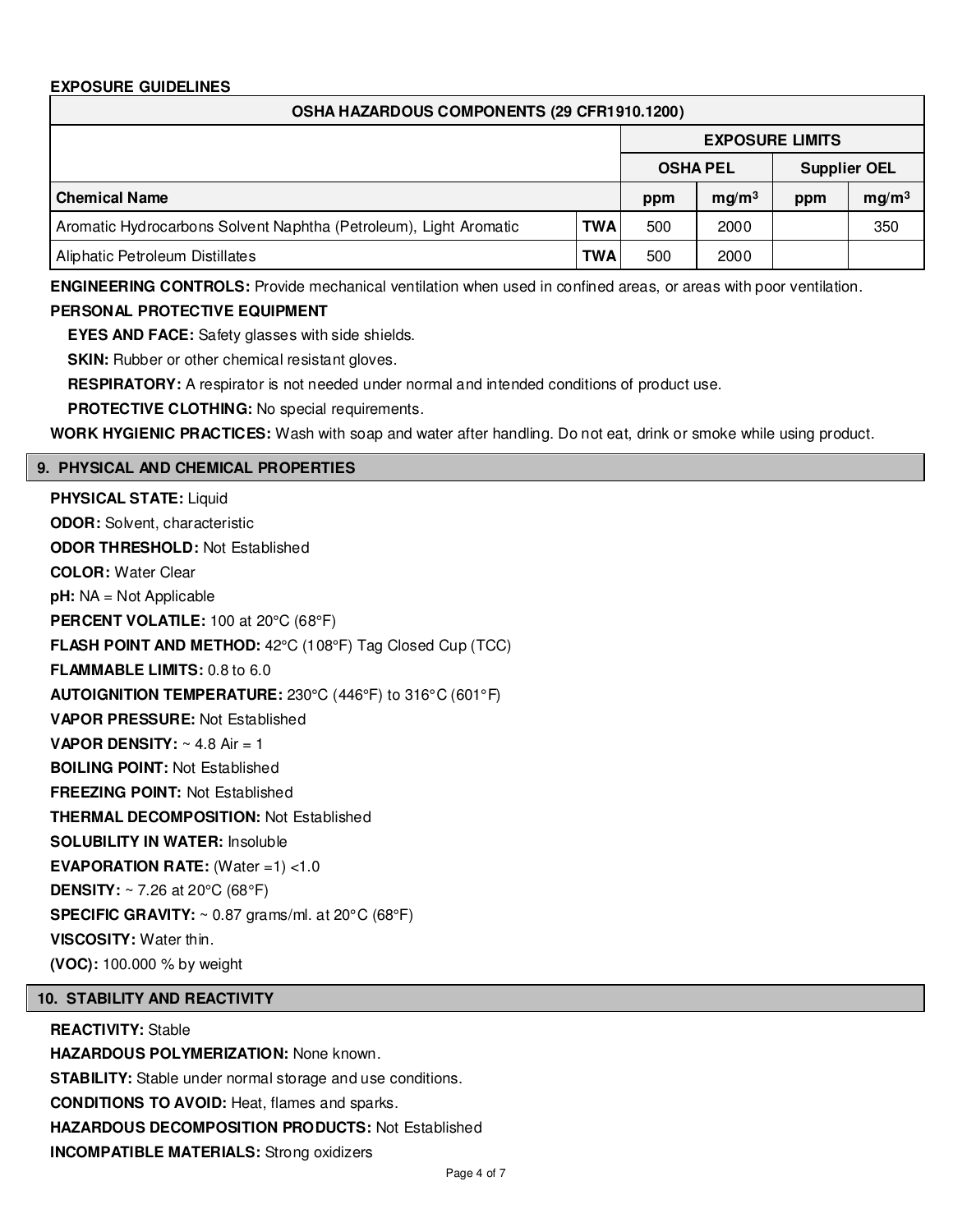# **11. TOXICOLOGICAL INFORMATION**

# **ACUTE**

| <b>Chemical Name</b>                                     | ORAL $LD_{50}$  | <b>DERMAL LD<sub>50</sub></b> | <b>INHALATION</b> |
|----------------------------------------------------------|-----------------|-------------------------------|-------------------|
|                                                          | (rat)           | (rabbit)                      | $LC_{50}$ (rat)   |
| Aromatic Hydrocarbons Solvent Naphtha (Petroleum), Light | $> 14000$ mg/kg | $>$ 2000 mg/kg                | 6000 to 10000     |
| Aromatic                                                 | (rat)           | (rabbit)                      | $mg/l$ (rat)      |
| Aliphatic Petroleum Distillates                          | > 5000 mg/kg    | $>$ 2000 mg/kg                | No data           |
|                                                          | (rat)           | (rabbit)                      | available         |

**EYES:** Not Established

**DERMAL LD50:** > 2000 mg/kg male and female rabbits.

**SKIN ABSORPTION:** Not Established

**ORAL LD50:** > 5000 mg/kg Rat

**INHALATION LC50:** Not Established

**EYE EFFECTS:** slight eye irritant

**SKIN EFFECTS:** May irritate skin with prolonged or repeated contact.

**CHRONIC:** Not Established

**CARCINOGENICITY**

**IARC:**

The International Agency for Research on Cancer (IARC) has concluded that there is inadequate evidence for carcinogenicity of petroleum solvents in humans, but limited evidence in experimental animals (Group 3 - not classifiable as to its carcinogenicity to humans).

#### **IRRITATION:** Mild irritant

**SENSITIZATION:** No known significant effects or critical hazards.

**NEUROTOXICITY:** Central nervous system effects marked by dizziness, headache, nausea, unconciousness.

**GENETIC EFFECTS:** No known significant effects or critical hazards.

**REPRODUCTIVE EFFECTS:** This product is suspected of being a human reproductive toxicant.

**TARGET ORGANS:** May cause respiratory irritation and depression of the central nervous system with drowsiness, dizziness, weakness, loss of conmsciousness, nausea and headache.

**TERATOGENIC EFFECTS:** No known significant effects or critical hazards.

**MUTAGENICITY:** An ingredient in this product presents positive results of mutagenicity in in vitro studies.

# **12. ECOLOGICAL INFORMATION**

**ENVIRONMENTAL DATA:** Toxic to aquatic life.

**BIOACCUMULATION/ACCUMULATION:** Has the potential to Bioaccumulate.

**AQUATIC TOXICITY (ACUTE):** Not Established

**CHEMICAL FATE INFORMATION:** This product is biodegradable.

**GENERAL COMMENTS:** Oxidizes rapidly by photochemical reactions in air.

#### **13. DISPOSAL CONSIDERATIONS**

**DISPOSAL METHOD:** Any method in accordance with local, state and federal laws. Best method is to recycle or reuse for intended purpose. If discarded, this material and its containers should be treated as hazardous waste based on the characteristics of ignitibility as defined under federal RCRA regulations (40 CFR 261). Consult local authorities for disposal into public sewer.

**FOR LARGE SPILLS:** Consult with local and state authorities for large volume disposal.

**PRODUCT DISPOSAL:** Any method in accordance with local, state, and federal laws. Best method is to recycle or reuse for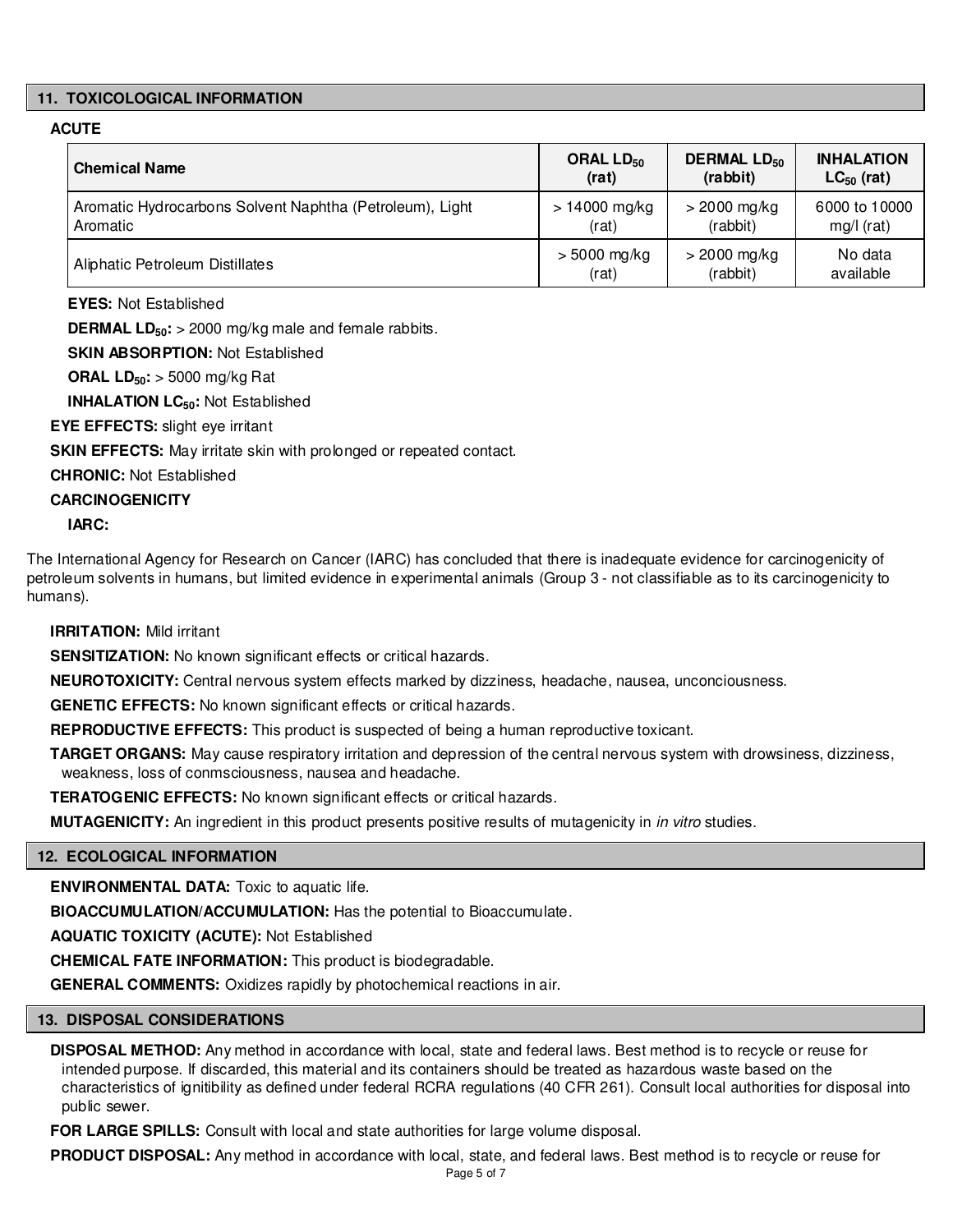intended purpose.

**EMPTY CONTAINER:** Offer container for recycling, or dispose of in trash.

# **RCRA/EPA WASTE INFORMATION:** Not Established

#### **14. TRANSPORT INFORMATION**

#### **DOT (DEPARTMENT OF TRANSPORTATION)**

**PROPER SHIPPING NAME:** Cleaning Compound, not regulated (for US domestic shipment only)

**OTHER SHIPPING INFORMATION:** Under 49 CFR 173.150(f), this product has been reclassified as a Combustible Liquid and, as such, meets the requirments of Exceptions for Class 3 (flammable liquids) for domestic transportation by ground ONLY.

#### **AIR (ICAO/IATA)**

**SHIPPING NAME:** Contact manufacturer for more information.

#### **VESSEL (IMO/IMDG)**

**SHIPPING NAME:** Contact manufacturer for more information.

# **15. REGULATORY INFORMATION**

# **UNITED STATES**

# **SARA TITLE III (SUPERFUND AMENDMENTS AND REAUTHORIZATION ACT)**

**311/312 HAZARD CATEGORIES:** Health Hazard - Acute; Health Hazard -Chronic; Fire Hazard

**FIRE:** Yes **PRESSURE GENERATING:** No **REACTIVITY:** No **ACUTE:** Yes **CHRONIC:** Yes

**313 REPORTABLE INGREDIENTS:** No listed substance

# **302/304 EMERGENCY PLANNING**

**EMERGENCY PLAN: No listed substance** 

## **CERCLA (COMPREHENSIVE RESPONSE, COMPENSATION, AND LIABILITY ACT)**

**CERCLA REGULATORY:** No products were found.

**CERCLA RQ:** Not Established

# **TSCA (TOXIC SUBSTANCE CONTROL ACT)**

**TSCA REGULATORY:** All ingredients are listed on the TSCA Chemical Inventory.

# **STATES WITH SPECIAL REQUIREMENTS**

| <b>Chemical Name</b>                                                 | Requirements                         |
|----------------------------------------------------------------------|--------------------------------------|
| Aromatic Hydrocarbons Solvent Naphtha<br>(Petroleum), Light Aromatic | Pennsylvania Right to Know Substance |
| Aliphatic Petroleum Distillates                                      | Pennsylvania Right to Know Substance |

#### **CALIFORNIA PROPOSITION 65:** No listed substance

**CARCINOGEN:** Contains an ingredient listed under IARC Group 3.

# **16. OTHER INFORMATION**

**PREPARED BY:** Regulatory Affairs Department **Date Prepared:** 06/30/2015



**MANUFACTURER DISCLAIMER:** This company cannot anticipate all conditions of handling and use of this product. Therefore, this company